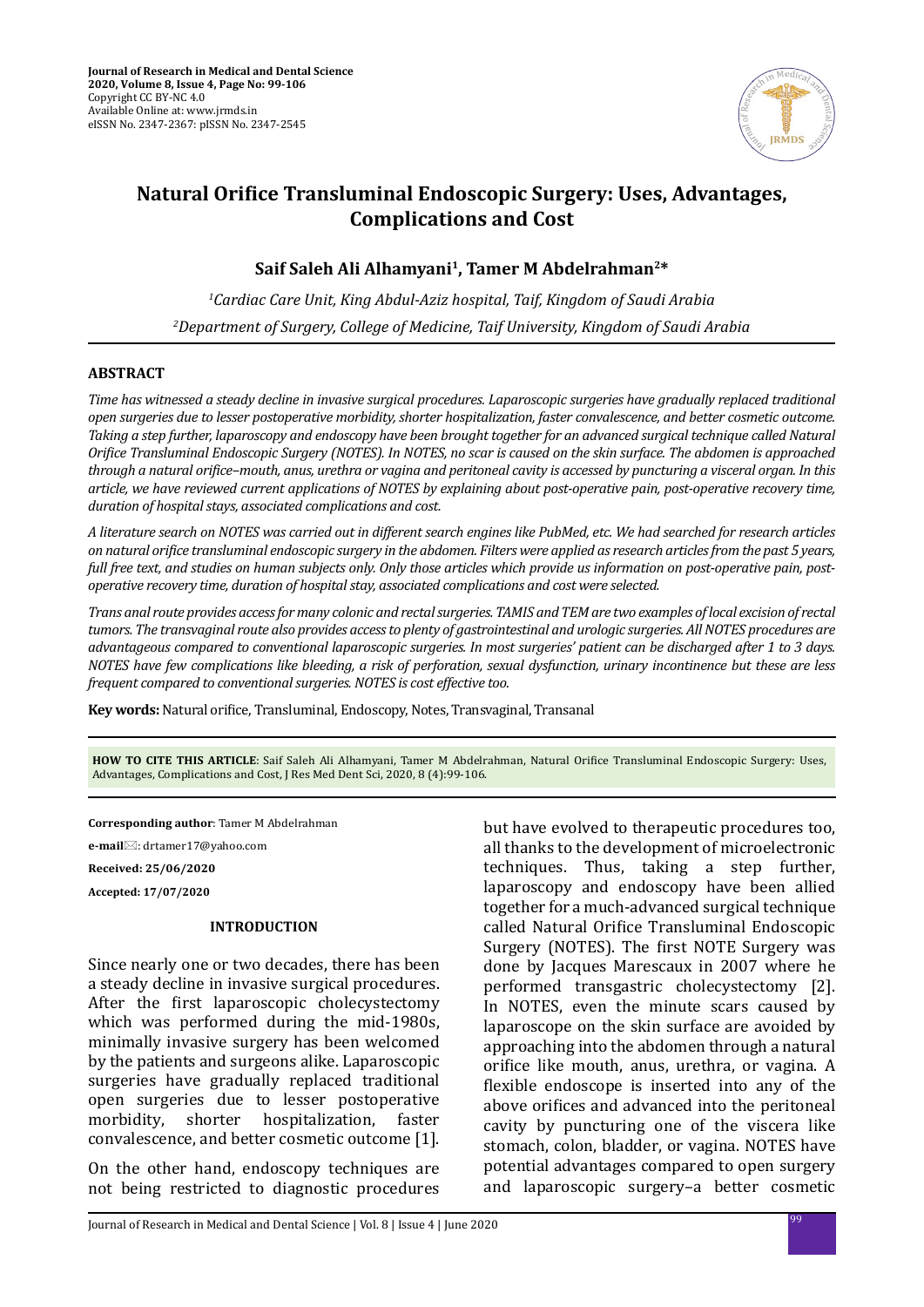result, lower anesthesia requirements, less pain, rapid recovery, and lesser chances of woundrelated complications [1,3]. NOTES has been classified as 2 types–Direct target NOTES and distant target NOTES. In direct target NOTES, viscera are not punctured to gain access to another organ. E.g.: peroral endoscopic myotomy and per oral endoscopic tumor resection. Whereas in distant target NOTES a viscera must be punctured to approach another organ. E.g.: transvaginal cholecystectomy and transgastric appendicectomy [4].

 NOTES is expected to be the next leading technique in surgery [3]. In this article, we intend to review the current applications of NOTES and compare it with standard procedures for those conditions. In the following text we have mentioned a disease/procedure as heading and have explained about utilization of NOTES in it, then have elaborated about post-operative pain, post-operative recovery time, duration of hospital stay, associated complications and cost of NOTES for that particular heading.

## **METHODOLOGY**

A literature search on NOTES was carried out in different search engines like PubMed,<br>Medline. EBSCO. ProOuest. ScienceDirect. EBSCO, ProQuest, ScienceDirect, Scopus, and Google Scholar. We had searched for research articles on natural orifice transluminal endoscopic surgery in the abdomen. Filters were applied as research articles from the previous 5 years, full free text, and studies on human subjects only. Articles on NOTES for non-abdominal surgeries were excluded due to time and space constraints. We had selected only those articles which provide us information on post-operative pain, post-operative recovery time, duration of hospital stays, associated complications and cost.

## **Uses of natural orifice transluminal endoscopic surgery**

## **Mesorectal excision for rectal tumor**

Buess in 1983 first introduced Transanal Endoscopic Microsurgery (TEM). By TEM, local excision of rectal lesions is possible. Lesions situated up to 15-20 cm from the anal verge can be accessed via this route [5,6]. Development of TEM was followed by Transanal Endoscopic<br>Operation (TEO) which incorporated incorporated laparoscopy in endoscopy [5,7]. Both TEO and TEM provide 3600 vision during resection, allows unfragmented excision of lesions with clear margins and facilitates dissection maneuvers, cutting, coagulation and suturing. Morbidity and mortality are lower in TEO and TEM compared to transabdominal resection techniques. Besides, the need for a permanent colostomy may also be avoided by TEO/TEM [8]. NCCN guidelines accept TEM for treatment of benign lesions, adenocarcinomas, adenomas, GIST, and incipient rectal tumors [5,9].

TEM and TEO are associated with certain<br>complications-fecal incontinence is most complications-fecal common. This occurs due to the indwelling rectoscope throughout surgery. However, this incontinence is reversible does not occur with every patient [10,11]. On the other hand, the list of complications is longer with total mesolectal excision (TME) which is the gold standard surgery for rectal tumors [12]. Complications associated with TME are urinary incontinence, fecal incontinence, sexual dysfunction, and the need for temporary or permanent ostomies in around 10-30% of cases [13,14].

Post-operative recovery is much faster in trans-anal endoscopic surgeries compared to conventional surgeries. Oral feeding with water is initiated on postoperative day 1 and solid food is initiated on postoperative day 2. While postoperative hospital stays in trans-anal endoscopic surgeries ranges from 5 days to 13 days. Postoperative pain manifests as anal pain but is seen in hardly 2.0–4.0 % of cases [15]. NOTES for rectal tumor is cost-effective too compared to conventional surgeries because the cost of the surgery itself is less and shorter duration of hospital stay with faster recovery requires less amount of stay in ICU. The average cost of open resection in the UK is £4135 while that of TEM excision is £567 [16].

#### **Transanal minimally invasive surgery for rectal lesions**

Transanal minimally invasive surgery (TAMIS) was first reported by Atallah et al. [17] TAMIS has since then gained progressive popularity for treatment of mid and high rectal lesions. TAMIS is useful for T1 adenocarcinoma, large adenomas, GIST, carcinoid, etc. TAMIS has become a better option compared to Transanal Endoscopic Microsurgery and endoscopic submucosal dissection (ESD) in early rectal cancer. The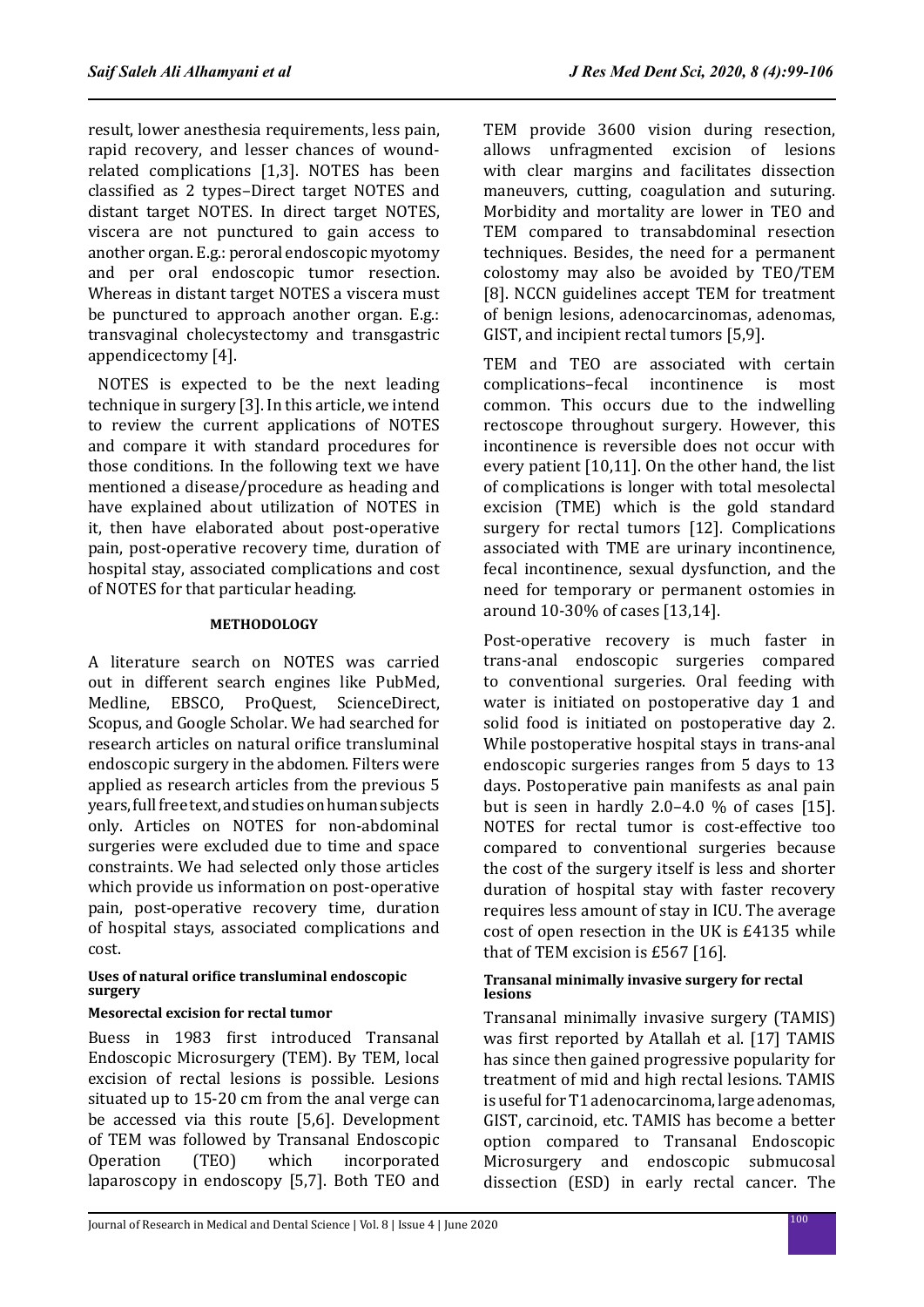advantage with TAMIS compared to TEM is that patient's position needs not be changed during surgery as the operative channel allows a circumferential dissection. Secondly, traction on sphincter is quite less compared to TEM proctoscopy, this allows better postoperative outcome [18].

Common complications encountered with TAMIS are UTI, subcutaneous emphysema, hemorrhoid thrombosis, bleeding which obstructs camera view and unintentional entry into the abdominal cavity/pouch of Douglas [18,19].

TAMIS requires a patient to stay in the hospital overnight and full recovery occurs on 3rd days [18,20,21]. Exact figures regarding postoperative pain could not be found but most of the academic material stated that pain in TAMIS is less than that in conventional surgeries [22]. The cost of TAMIS is US\$22,115 [23].

## **Sigmoid resection for diverticular disease**

Recurrent diverticulitis of sigmoid colon requires resection of the sigmoid colon. The conventional procedure is laparoscopic sigmoid resection [24–26]. Transvaginal hybrid NOTES sigmoid resection offers certain benefits over conventional laparoscopic surgery. NOTES has less postoperative pain, quicker convalescence, lesser risk of wound infections and lesser risk of incisional hernia [24,25].

Transvaginal NOTES for sigmoid resection are associated with complications such as delayed vaginal wound healing, impaired sexual function, and transvaginal microbiological contamination of peritoneal cavity [24,27]. Pain after transvaginal NOTES sigmoid resection stays for up to POD 6 to such an extent that daily analgesics are required for POD 5. Pain intensity decreases after POD 5. The total duration of recovery and hospital stay is of 6 days maximum after surgery [28]. Sexual function is restored 3 months after surgery [24,29]. Transvaginal hybrid NOTES sigmoid resection costs around US\$12,235 while conventional laparoscopy costs US\$10,320 [30].

## **Transvaginal endoscopic appendectomy**

The vaginal approach is the most used approach in NOTES as it is easy to disinfect and allows safe access to the peritoneal cavity. Incision created for NOTES in the vagina can be closed manually [31]. Appendectomy can be done transvaginal using rigid endoscope. Duration of surgery is quite less compared to open abdomen removal and laparoscopic surgery. Even the blood loss is also minimal. Conventional surgeries for appendectomy require the patient to remain nil by mouth for at least 3 days while in transvaginal endoscopic appendectomy oral feeding with liquids can be started on POD1 and semi-solid food from POD2 onwards. Besides, transvaginal NOTES provide better cosmetic outcome as compared to conventional surgeries [32,33]. Duration of hospital stay in transvaginal endoscopic appendectomy ranges from 2 to 3 days. Pain after transvaginal NOTES stays up to POD3 and it does not require analgesics after POD1 [34,35]. Commonly encountered complications after transvaginal NOTES for appendectomy are urinary tract infection, vaginal cuff granulation tissue repair. Sexual activity is restored 2 weeks after surgery [36]. Transvaginal endoscopic appendectomy costs about 11,300 to 12,700 Chinese Renminbi while conventional laparoscopy appendectomy costs about 12,900 to 16,700 Chinese Renminbi [37].

#### **Transanal endorectal pull through (TERPT) for hirschsprung's disease**

Hirschsprung's disease (HD) is a congenital condition that occurs due to the absence of ganglion cells in the submucosal and myenteric plexuses of the colon [38]. Surgical management of HD has evolved from open procedures requiring multiple stages (eg: Duhamel's retrorectal pullthrough procedure) to a transanal endorectal pull-through (TERPT) procedure which requires an only single stage [39]. Common complications which occur with TERPT are wound infection, bleeding, leakage at the anastomosis site, pelvic abscess, retraction of pull through segment, enterocolitis, stricture, and constipation [40,41]. Post-operative recovery occurs in 3.5 to 15 weeks [42]. Data could not be found on exact duration of post-operative pain, but one study stated that post-operative pain was negligible such that any analgesic was not required, and oral feeding could be started the next day [43]. Duration of hospital stay in TERPT ranges from 4.5 weeks to 11.5 weeks [44]. Cost of TERPT is GBP3200 while that of open technique is GBP6300 [45].

#### **Endoscopic ultrasound-guided transduodenal drainage of idiopathic retroperitoneal abscess**

Application of NOTES is not confined to major surgeries but also useful for minor procedures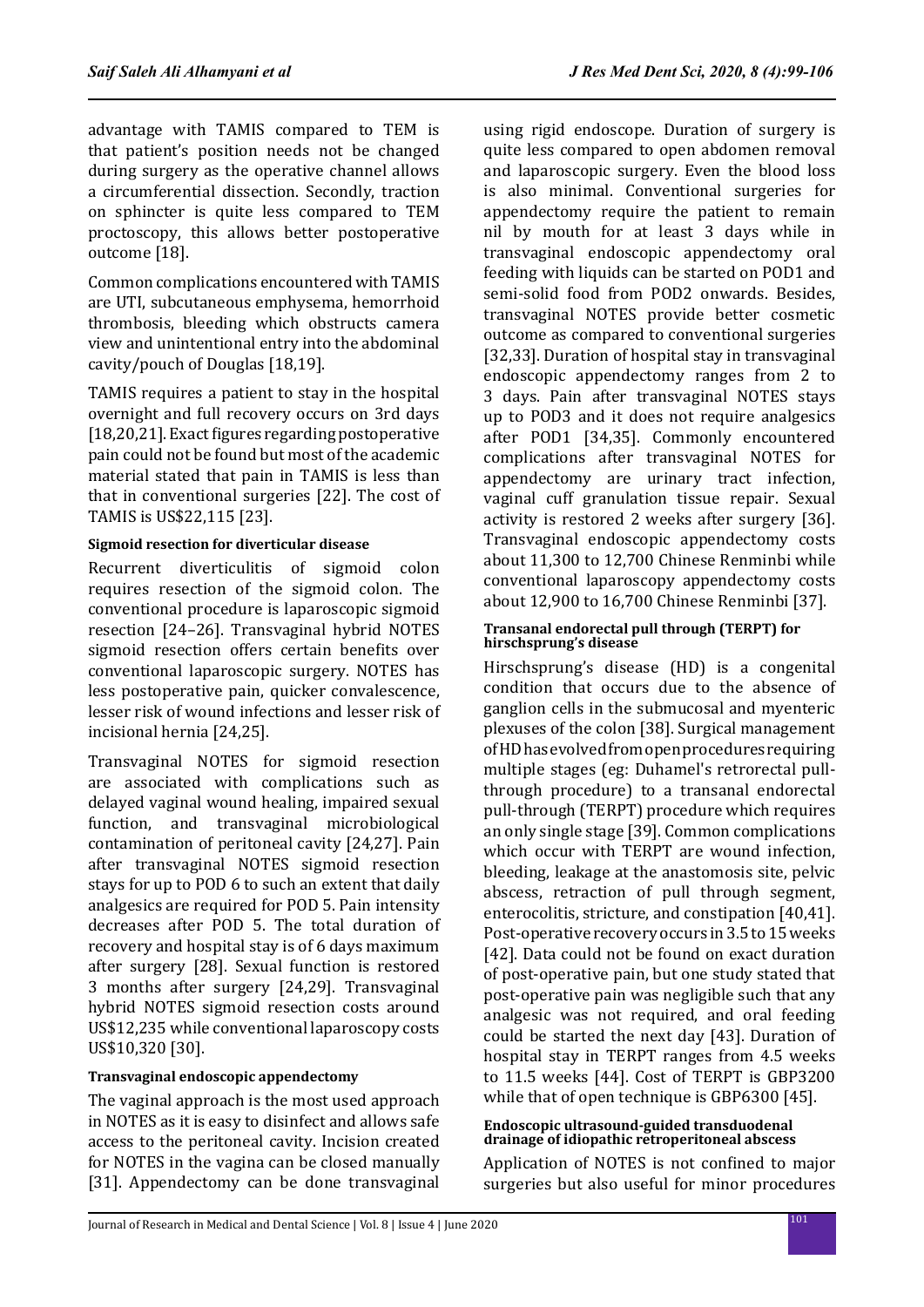such as drainage of the abscess. Idiopathic retroperitoneal abscesses are insidious in onset and occult in nature. These have a high mortality rate if not drained appropriately. Therefore, early diagnosis and appropriate drainage plays a crucial role here [46]. Retroperitoneal abscesses occur due to infections of retroperitoneal organs and due to diseases like malignancies, trauma, perforation, and immunosuppression [47].

Conventionally, a retroperitoneal abscess is drained by computed tomography (CT) or ultrasonography (USG) guided percutaneous drainage. But these procedures have a disadvantage of inadequate visualization–A blood vessel may come in the path of the puncture needle. On the other hand, Endoscopic ultrasound (EUS) gives better spatial resolution and superior anatomic detail than USG and CT guided aspiration. EUS allows a clear view of the needle and assessment of blood flow along the needle's path. EUS-guided drainage can also be performed for peri-pancreatic fluid collection [48–50]. A double pigtail plastic stent along with endoscopic Naso biliary drainage (ENBD) tube is inserted into the abscess cavity via duodenum. This provides a histological and bacteriological evaluation of abscess. Such self-retaining endoscopic catheter allows repetitive washing. Sagami et. al. had washed a retroperitoneal abscess 6 times a day for 14 days. Full recovery occurred 31 days after placement of ENBD. The patient was discharged 41 days after placement of ENBD [51]. Endoscopic ultrasound-guided transduodenal drainage is associated with few complications such as pain, leak, bleeding, and the possibility of permanent external drainage [52–54]. Post-procedural pain subsides in 48 hours [55]. This procedure costs US\$ 5446 to 12990 [56].

## **Endoscopic anterior fundoplication for gastroesophageal reflux disease**

Gastroesophageal reflux disease (GERD) occurs due to inappropriate transient LES relaxation or decrease of resting basal pressure [57]. It is a chronic, relapsing disease with multiple adverse effects on daily routine [58]. Therefore, a long-term management plan is required for many cases. Proton pump inhibitors (PPI) are effective in almost all GERD cases. But ~40 % of GERD cases have no response or incomplete response to PPI [59]. PPI therapy is quite effective for esophagitis and heartburn, but it is less effective for symptomatic regurgitation [60,61]. Such cases may require additional drugs [62]. Common adverse effects encountered with prolonged use of PPI's are increased risk of bone fracture, infections, interference with antiplatelets, malabsorption of vitamins and minerals [63,64].

The primary alternative to chronic use of PPI is Laparoscopic Nissen's Fundoplication (LNF) which has yielded good results [65]. But there plenty of LNF cases who have experienced bloating, flatulence, diarrhea, dysphagia, and the inability to belch or vomit [66]. Incisional hernias have also been reported in 3 % LNF cases [67].

To overcome these complications, Endoscopic<br>anterior fundoplication using transoral fundoplication endoscopic device has been developed as an alternative. In this, fundoplication is done transorally using video and ultrasound-guided surgical stapler [68]. Zacherl et al. reported that 72 GERD patients who have undergone transoral endoscopic fundoplication, 42 did not require PPI or any antacid, 23 required 50% of the previous dose they were using prior to surgery and 7 had to continue the same dose of PPI. Complications encountered after this surgery were pain in 3 cases, fever in 4 cases, pneumomediastinum in 1 case, pneumothorax in 2 cases, pneumoperitoneum in 1 case, Pleural effusion in 1 case, Esophageal leak in 1 case, Upper GI bleed in 1 case. Post-operative pain is encountered in few cases and it subsides in 1 – 4 days. Recovery occurs in 2 weeks. Patient is required to stay in the hospital for 1 to 3 days [69]. The cost of laparoscopic Nissen fundoplication (LNF) is US\$716/QALY and that of endoscopic fundoplication is US\$1,067/QALY over a 30‑year time frame. (QALY=quality-adjusted life-year) [70]. Considering the shorter hospital stay, faster recovery and lesser complications, endoscopic fundoplication would be more economical than laparoscopic fundoplication.

## **Flexible transgastric endoscopic liver cyst fenestration**

Laparoscopic fenestration of liver cyst is recognized as one of the standard treatment methods for nonparasitic hepatic cysts [71]. However, Dong Wang et al. have done cyst fenestration via NOTES. An endoscope is inserted via mouth into the stomach. The peritoneal cavity was accessed via gastrostomy done on the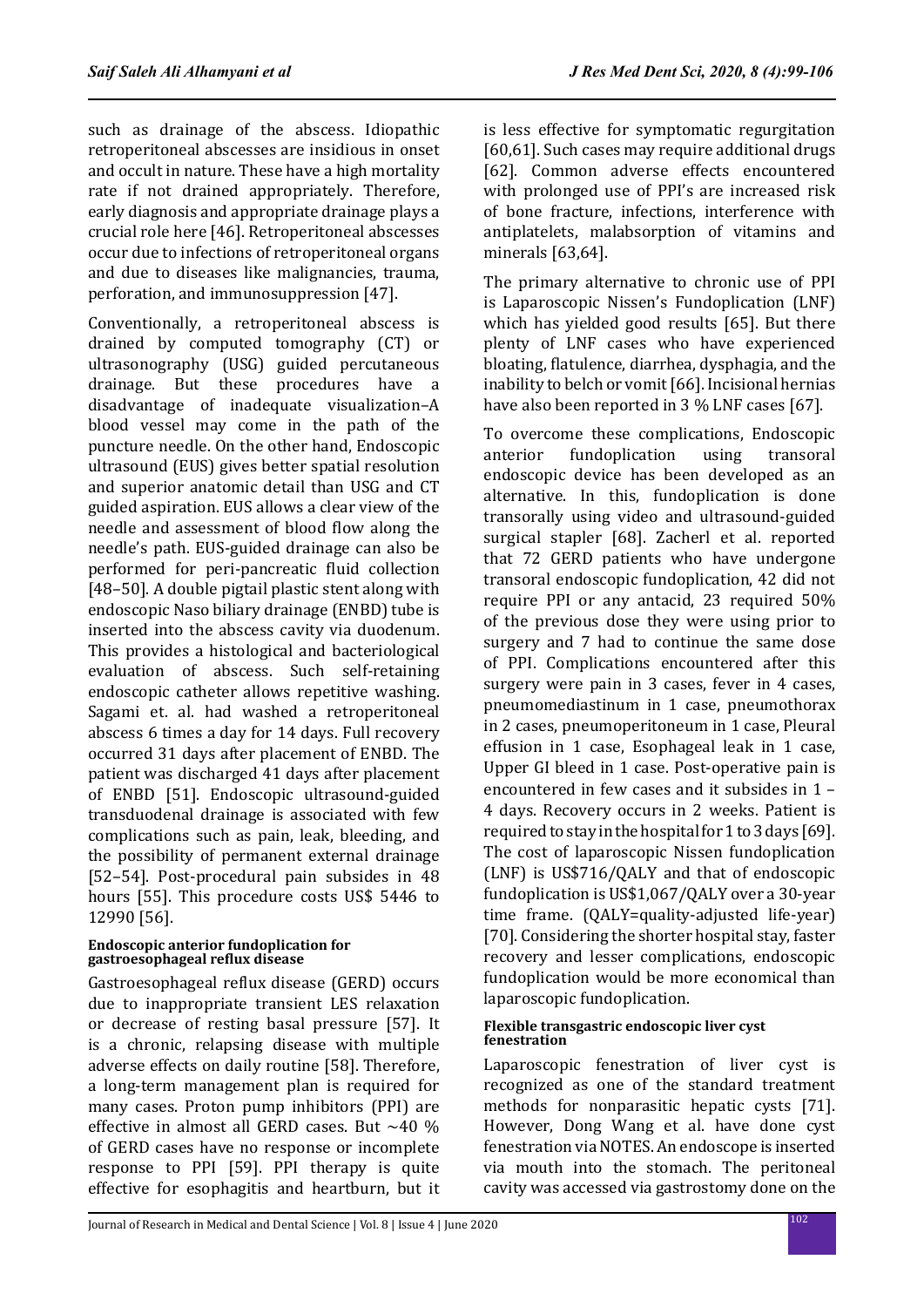anterior wall of the body of the stomach. Upon identifying the site of the liver cyst, the cyst wall is cut open and drained. A part of the cyst wall can be respected for histopathological examination. The gastrostomy opening is closed using hemoclips. The endoscope is then withdrawn. Common complications encountered with trans gastric endoscopic liver cyst fenestration were throat pain, right hypochondriac pain, and abdominal distension. Minor bleeding is observed in a few cases. Visualization of cyst becomes a problem if the cyst is in segment VIII, for this laparoscopic assistance is required. Else fenestration can be done with NOTES alone. Post-operative pain lasts for 2 days maximum. Full recovery occurs after 2 days. The patient can be discharged from hospital 2 days after NOTES. A repeat endoscopy may be performed after 7 days to check for wound healing of gastrostomy [72].

## **Transvaginal natural orifice transluminal endoscopic surgery assisted living donor nephrectomy**

Currently, laparoscopic living donor nephrectomy (LLDN) is universally accepted gold standard method for kidney procurement [73]. However, with the growing popularity of laparoscopic experience, technique, and instruments, less invasive methods are being developed. A new laparoscopic method with minimal invasion, such as transvaginal natural orifice transluminal endoscopic surgery assisted living donor nephrectomy (TVNALDN) is being described for reducing morbidity by avoiding surgical incisions and external scars [74]. We could not find any study which had stated about complications of NOTES specifically for nephrectomy via the transvaginal route. However, Wei et. al. 2016 had published about TVNALDN in porcine model and they mentioned that peritoneal rupture was observed in 2 pigs out of 6 [75]. Since this surgery is still in its nascent stage, much information could not be gathered regarding postoperative pain, duration of hospital stays and cost.

#### **Transurethral endoscopic submucosal en bloc dissection for non-muscle invasive bladder cancer**

Transurethral resection of bladder tumor (TURBT) is presently considered as the standard treatment for non-muscle invasive bladder cancer (NMIBC). But there is a high recurrence rate of post-TURBT tumor. This recurrence probably occurs due to tumor cell implantation or incomplete resection of the primary tumor [1].

TURBT also interferes with pathological staging hence leads to less effective post-operative plans [2].

Endoscopic submucosal dissection (ESD) is emerging as new technology. It is reported to be safe and effective for treating epithelial tumors such as a gastric and colonic tumor [76]. This method confirms the highest chance of en bloc resection of tumor tissues. This allows for precise tumor grading and staging. Chance of tumor cell implantation into the bladder wall is also reduced by endoscopic approach. Thus, decreasing chances for tumor recurrence. Fewer complications are seen in ESD compared to TURBT. TURBT runs the risk of hemorrhage, bladder perforation, and obturator nerve reflexes. These complications are reduced drastically by endoscopic approach. Post-operative pain has not yet been reported. Hospital stay in ESD is reduced by 1 day.  $3 - 4$  days of hospital stay is required for ESD while 4–5 days are required for TURBT. Recovery occurs in 3 days [77]. Since transurethral endoscopic submucosal dissection for bladder cancer is in its nascent stage, exact figures regarding costs could not be found.

## **DISCUSSION**

Like the advent of laparoscopic procedures, which had greatly influenced surgical treatments in the past 3 decades, NOTES will bring another major revolution in surgery. NOTES avoid large skin incisions, so postoperative pain, cosmetic deformity, and other complications are reduced. Recovery also occurs at a faster rate [33]. Before proceeding with the global adoption of this novel technique, limitations of engineering and clinical limitations must be pondered upon.

The transanal route provides access for many colonic and rectal surgeries. TAMIS and TEM are good trans anal techniques for local excision of benign and malignant tumors of the rectum. TEM permits full-thickness excision and satisfies precise resection with margins. Additionally, using TEM, one can also suture rectal wall defects post-tumor resection. Risk of bowel perforation is minimal [78].

Similar to trans anal route, the transvaginal route also provides access to plenty of gastrointestinal and urologic surgeries [79]. There is concern about sexual dysfunction after transvaginal<br>NOTES. But literature says that sexual But literature says that sexual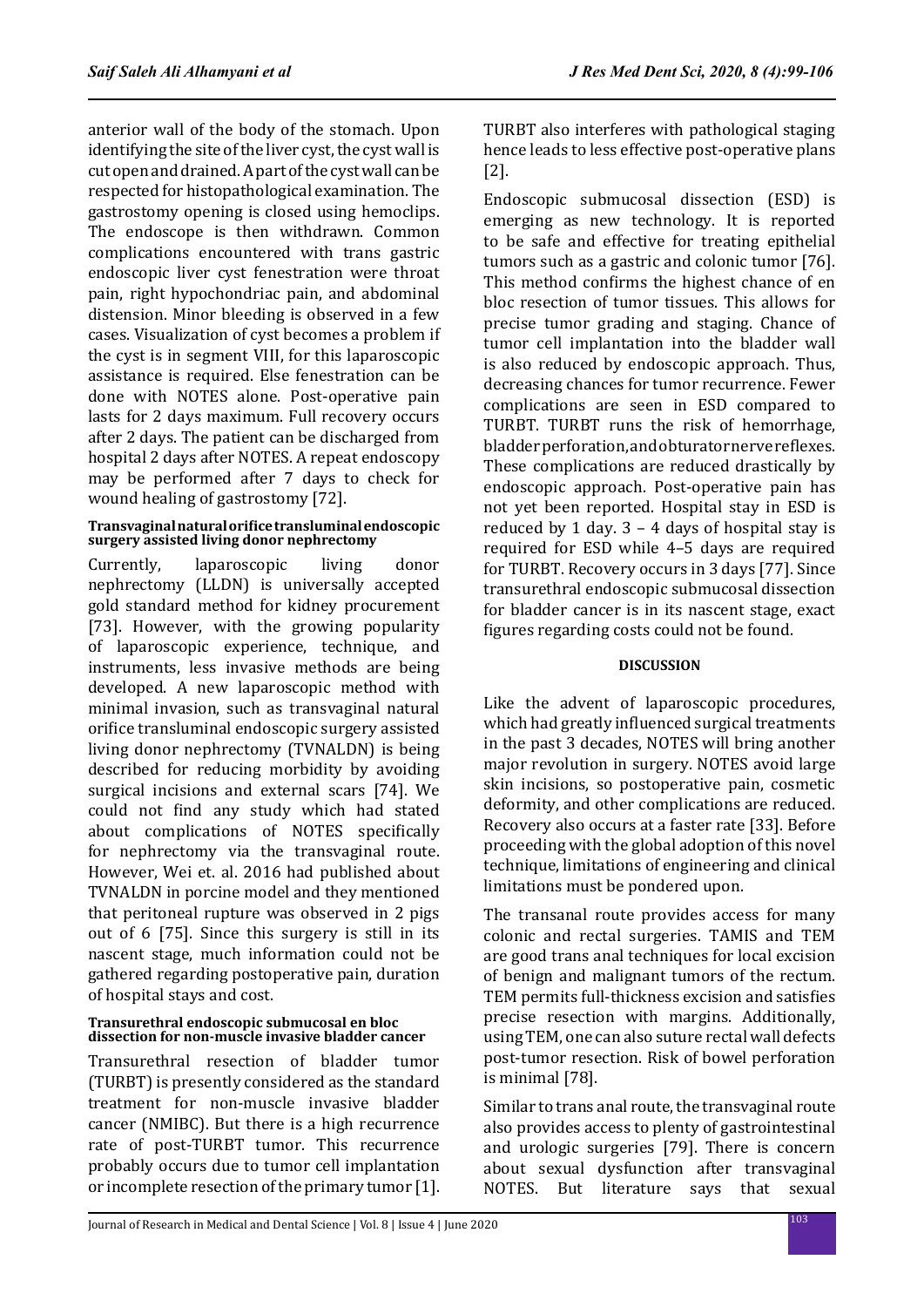dysfunction is not common, and many women had their sexual routine restored in 2 weeks after surgery [80,81]. Each of the NOTES procedures are advantageous compared to conventional laparoscopic surgeries. In most of the surgeries, the patient can be discharged in 24 hours generally. Certain cases may take a maximum of 3 days if there are any complications [82].

NOTES have few complications but are quite less compared to conventional surgeries and the incidence of these complications is also less compared to conventional surgeries. They are cost effective too. For a few cases, the cost of NOTES is higher than laparoscopy but considering the reduced hospital stay, reduced disability and reduced loss of pay from work; NOTES is economical compared to laparoscopy.

#### **CONCLUSION**

NOTES is still in evolving stage and needs to be explored for more diseases in more number of cases. Due to the limitation of space, we have presented about abdominal surgeries only via oral, vaginal, urethral and anal route. But NOTE has plenty of scope in other systems which can be accessed through various other natural orifices.

#### **CONFLICT OF INTEREST**

None.

#### **REFERENCES**

- 1. Wang X, Meng MQ-H. Robotics for natural orifice transluminal endoscopic surgery: A review. J Robot 2012; 2012:1–9.
- 2. Marescaux J, Dallemagne B, Perretta S, et al. Surgery without scars: Report of transluminal cholecystectomy in a human being. Arch Surg 2007; 142:823–826.
- 3. Garud SS, Willingham FF. Natural orifice transluminal endoscopic surgery. Endoscopy 2012; 44:865–868.
- 4. Atallah S, Martin-Perez B, Keller D, et al. Natural-orifice transluminal endoscopic surgery. Br J Surg 2015; 102:73–92.
- 5. Mora López L, Serra Aracil X, Hermoso Bosch J, et al. Study of anorectal function after transanal endoscopic surgery. Int J Surg 2015; 13:142–147.
- 6. Buess G, Hutterer F, Theiss J, et al. A system for a transanal endoscopic rectum operation. Chir Z Geb Oper Med 1984; 55:677–680.
- 7. Nieuwenhuis DH, Draaisma WA, Verberne GHM, et al. Transanal endoscopic operation for rectal lesions using two-dimensional visualization and standard endoscopic instruments: a prospective cohort study and comparison with the literature. Surg Endosc 2009; 23:80–86.
- 8. Steele GD, Herndon JE, Bleday R, et al. Sphincter sparing treatment for distal rectal adenocarcinoma. Ann Surg Oncol 1999; 6:433–441.
- 9. Demartines N, von Flüe MO, Harder FH. Transanal endoscopic microsurgical excision of rectal tumors: Indications and results. World J Surg 2001; 25:870–875.
- 10.Cataldo PA, O'Brien S, Osler T. Transanal endoscopic microsurgery: A prospective evaluation of functional results. Dis Colon Rectum 2005; 48:1366–1371.
- 11.Kennedy ML, Lubowski DZ, King DW. Transanal endoscopic microsurgery excision: is anorectal function compromised? Dis Colon Rectum 2002; 45:601–614.
- 12.Heald R, Ryall RD. Recurrence, and survival after total mesorectal excision for rectal cancer. Lancet 1986; 327:1479–1482.
- 13.Maas CP, Moriya Y, Steup WH, et al. A prospective study on radical and nerve-preserving surgery for rectal cancer in The Netherlands. Eur J Surg Oncol 2000; 26:751–757.
- 14.Nesbakken A, Nygaard K, Bull-Njaa T, et al. Bladder and sexual dysfunction after mesorectal excision for rectal cancer: Bladder and sexual dysfunction after total mesorectal excision. Br J Surg 2000; 87:206–210.
- 15.Noura S, Ohue M, Miyoshi N, et al. Significance of defect closure following transanal local full-thickness excision of rectal malignant tumors. Mol Clin Oncol 2016; 5:449– 454.
- 16.Maslekar S, Pillinger SH, Sharma A, et al. Cost analysis of transanal endoscopic microsurgery for rectal tumours. Colorectal Dis Off J Assoc Coloproctology 2007; 9:229– 234.
- 17.Atallah S, Albert M, Larach S. Transanal minimally invasive surgery: A giant leap forward Surg Endosc 2010; 24:2200–2205.
- 18.Quaresima S, Balla A, Franceschilli L, et al. Transanal minimally invasive surgery for rectal lesions. J Society Laproscopic Robotic Surgeons 2016; 20:e2016.
- 19.Gill S, Stetler JL, Patel A, et al. Transanal minimally invasive surgery (TAMIS): Standardizing a reproducible procedure. J Gastrointest Surg 2015;19:1528–1536.
- 20.Caycedo-Marulanda A, Jiang HY, Kohtakangas EL. Transanal minimally invasive surgery for benign large rectal polyps and early malignant rectal cancers: Experience and outcomes from the first Canadian centre to adopt the technique. Can J Surg 2017; 60:416–423.
- 21.Althumairi AA, Gearhart SL. Local excision for early rectal cancer: transanal endoscopic microsurgery and beyond. J Gastrointest Oncol 2015; 6:296–306.
- 22.Mendes CRS, Ferreira LS de M, Sapucaia RA, et al. Transanal minimally invasive surgery (TAMIS): Technique and results from an initial experience. J Coloproctology Rio 2013; 33:191–195.
- 23.Yu JX, Russell WA, Kim NG, et al. Su1629 cost effectiveness of endoscopic mucosal resection compared to transanal resection of complex rectal polyps. Gastrointest Endosc 2017; 85:AB371.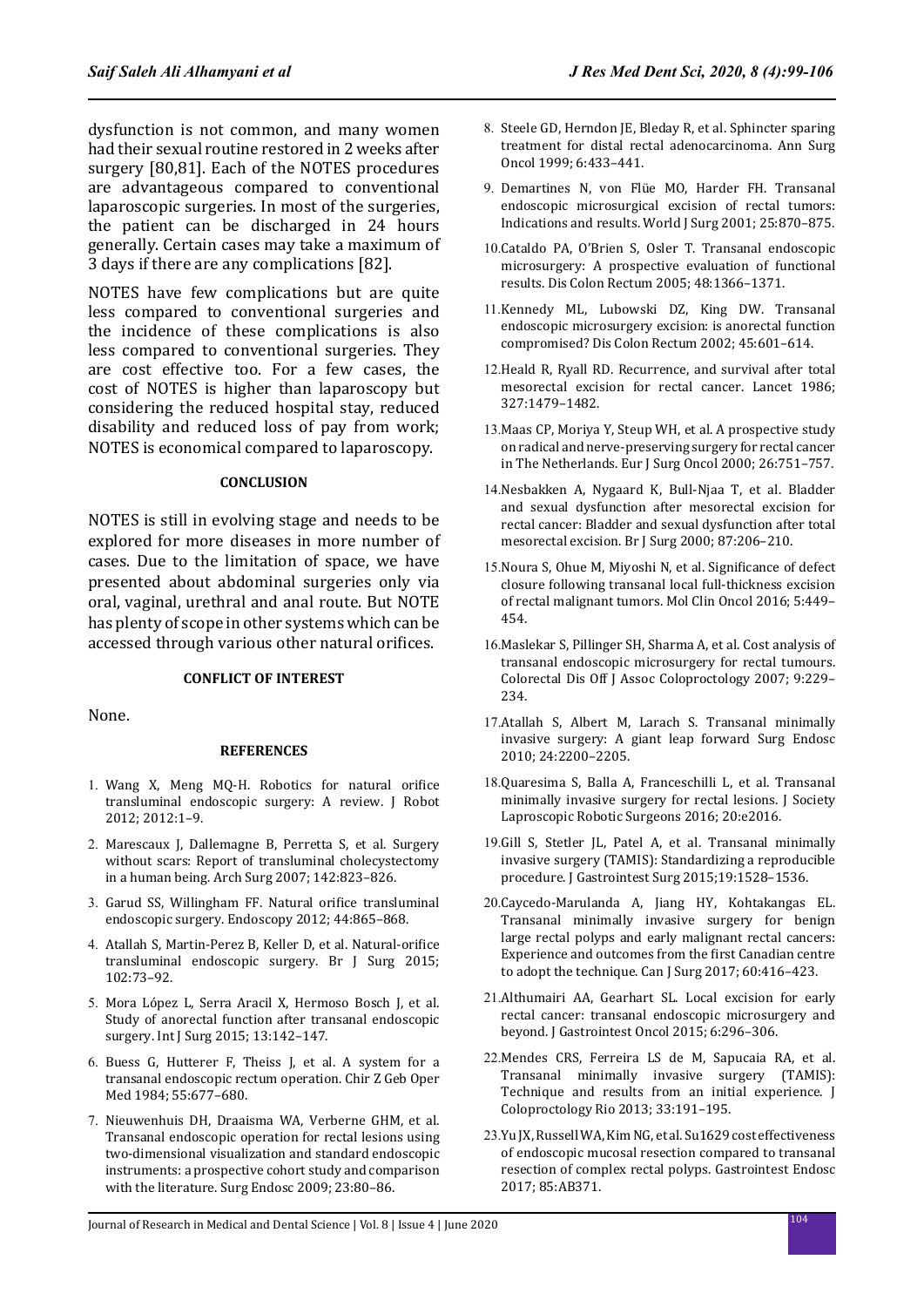- 24.Senft JD, Warschkow R, Diener MK, et al. The transvaginal hybrid NOTES versus conventionally assisted laparoscopic sigmoid resection for diverticular disease (TRANSVERSAL) trial: Study protocol for a randomized controlled trial. Trials 2014; 15.
- 25.Tarantino I, Linke GR, Lange J, et al. Transvaginal rigid-hybrid natural orifice transluminal endoscopic surgery technique for anterior resection treatment of diverticulitis: A feasibility study. Surg Endosc 2011; 25:3034–3042.
- 26.Klarenbeek BR, Veenhof AA, Bergamaschi R, et al. Laparoscopic sigmoid resection for diverticulitis decreases major morbidity rates: A randomized control trial: Short-term results of the sigma trial. Ann Surg 2009; 249:39–44.
- 27.Linke GR, Tarantino I, Bruderer T, et al. Transvaginal access for NOTES: A cohort study of microbiological colonization and contamination. Endoscopy 2012; 44:684–689.
- 28.Bulian DR, Knuth J, Cerasani N, et al. Transvaginal/ hybrid--NOTES--versus needlescopic cholecystectomy: Short-term results of a randomized clinical trial. Ann Surg 2015; 261:451–458.
- 29.Linke GR, Luz S, Janczak J, et al. Evaluation of sexual function in sexually active women 1 year after transvaginal NOTES: A prospective cohort study of 106 patients. Langenbecks Arch Surg 2013; 398:139–145.
- 30.Park JS, Choi G-S, Park SY, et al. Randomized clinical trial of robot-assisted versus standard laparoscopic right colectomy. Br J Surg 2012; 99:1219–1226.
- 31.Moris DN, Bramis KJ, Mantonakis EI, et al. Surgery via natural orifices in human beings: yesterday, today, tomorrow. Am J Surg 2012; 204:93–102.
- 32.McGee MF, Rosen MJ, Marks J, et al. A primer on natural orifice transluminal endoscopic surgery: Building a new paradigm. Surg Innov 2006; 13:86–93.
- 33.Swain P. A justification for NOTES–Natural orifice translumenal endosurgery. Gastrointest Endosc 2007; 65:514–526.
- 34.Abdelmonem A, Wilson H, Pasic R. Observational comparison of abdominal, vaginal and laparoscopic hysterectomy as performed at a university teaching hospital. J Reprod Med 2006; 51:945–954.
- 35.Morelli M, Caruso M, Noia R, et al. Total laparoscopic hysterectomy versus vaginal hysterectomy: A prospective randomized trial. Minerva Ginecol 2007; 59:99–105.
- 36.Wang DB. Transvaginal laparoscopic appendectomy simultaneously with vaginal hysterectomy: Initial experience of 10 cases. Med Sci Monit 2014; 20:1897– 901.
- 37.Khan AQ, Liu E, Niu W, et al. Transvaginal Laparoscopically assisted endoscopic appendectomy: A major hybrid natural orifice transluminal endoscopic surgery case series in Asia. Int Surg 2016; 101:153–160.
- 38.de Lorijn F, Boeckxstaens GE, Benninga MA. Symptomatology, pathophysiology, diagnostic work-up, and treatment of Hirschsprung disease in infancy and childhood. Curr Gastroenterol Rep 2007; 9:245–253.
- 39.De La Torre L, Langer JC. Transanal endorectal pull-through for Hirschsprung disease: technique, controversies, pearls, pitfalls, and an organized approach to the management of postoperative obstructive symptoms. Semin Pediatr Surg 2010; 19:96–106.
- 40.Levitt MA, Martin CA, Olesevich M, et al. Hirschsprung disease and fecal incontinence: diagnostic and management strategies. J Pediatr Surg 2009; 44:271– 277.
- 41.Pastor AC, Osman F, Teitelbaum DH, et al. Development of a standardized definition for Hirschsprung'sassociated enterocolitis: A delphi analysis. J Pediatr Surg 2009; 44:251–256.
- 42.Huang B, Li W, Feng Z, et al. Outcomes and defecation after one-stage transanal endorectal pull-through procedure for hirschsprung disease. Zhonghua Wei Chang Wai Ke Za Zhi Chin J Gastrointest Surg 2012; 15:715–718.
- 43.Mahajan JK, Rathod KK, Bawa M, et al. Transanal swenson's operation for recto-sigmoid hirschsprung's disease. Afr J Paediatr Surg 2011; 8:301.
- 44.Kim HY, Oh JT. Stabilization period after 1-stage transanal endorectal pull-through operation for Hirschsprung disease. J Pediatr Surg 2009; 44:1799–1804.
- 45.Ahmed H. Transanal endorectal pull-through for hirschsprung's disease: A comparison with the open technique. Eur J Pediatr Surg 2003; 13:176–180.
- 46.Crepps JT, Welch JP, Orlando R. Management and outcome of retroperitoneal abscesses. Ann Surg 1987; 205:276–281.
- 47.Oluwole SF, Adekunle A, Akintan B. Retroperitoneal abscess. J Natl Med Assoc 1983; 75:693–700.
- 48.Poincloux L, Caillol F, Allimant C, et al. Long-term outcome of endoscopic ultrasound-guided pelvic abscess drainage: A two-center series. Endoscopy 2017; 49:484–490.
- 49.Teoh AYB, Dhir V, Jin ZD, et al. Systematic review comparing endoscopic, percutaneous and surgical pancreatic pseudocyst drainage. World J Gastrointest Endosc 2016; 8:310–318.
- 50.Ogura T, Masuda D, Saori O, et al. Clinical outcome of endoscopic ultrasound-guided liver abscess drainage using self-expandable covered metallic stent (with Video). Dig Dis Sci 2016; 61:303–308.
- 51.Sagami R, Tsuji H, Nishikiori H, et al. Endoscopic ultrasound-guided transduodenal drainage of idiopathic retroperitoneal abscess in an immunocompromised patient: A case report. Medicine 2017; 96:e9132.
- 52.Singla V, Prajapati R, Anikhindi SA, et al. Endoscopic ultrasound-guided choledochoduodenostomy for biliary drainage in patients with lower end common bile duct block: A single-center experience. J Dig Endosc 2018; 9:6.